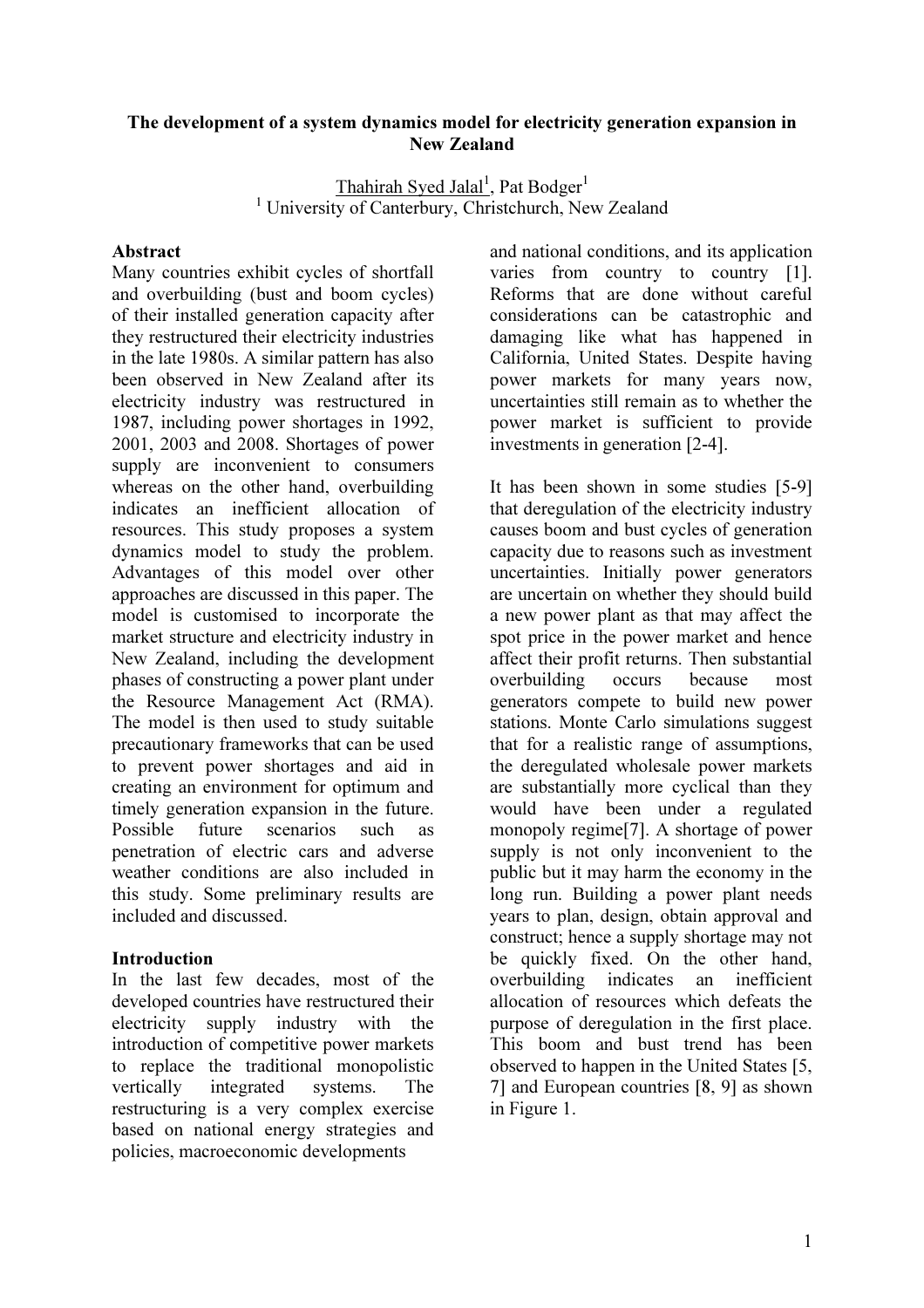

Figure 1: Cycles of capacity margin in the US and some European countries [9]

Generation capacity in New Zealand

Before the restructuring of the New Zealand electricity sector in the 1980s, generation planning was the responsibility of the Ministry of Energy. The last Energy Plan for New Zealand was published in 1985, and after a less thorough Energy Issues Paper in 1986, the publication of public planning documents of the kind produced since the mid 1950s came to an end [10]. After commencement of the wholesale electricity market known as the New Zealand Electricity Market (NZEM) in October 1996, the generation expansion is supposed to be triggered by a prolonged high spot market price indicating the reduced margin between electricity supply and demand. It is expected that when the supply is tight in meeting the demand, the spot price would be high enough to motivate competing generators to build new power plants and gain profit from the electricity sales.

Figure 2 shows that the installed generation in New Zealand has declined for the first time in 1988 before steadily picking up again in 2000, despite the continuous growth of electricity demand within that duration[11]. In May 1992, drought causes the South Island hydro storage lake levels to become low that voluntary savings of 10% of demand were called for until the water inflows to the South Island lakes began to increase again in July.



Figure 2: Installed generation capacity in New Zealand from 1974-2008

A similar occurrence happens again from July to September 2001, March to June 2003 and March to July 2008 when low lake levels are coupled with high demand for electricity. Wholesale electricity spot market prices rose sharply as a result. During this period the Government implemented a conservation campaign calling for up to 25% saving in electricity usage[12] to maintain continuous electricity supply. Even though the winter shortages are for only several months in a year, they will not have occurred if there is sufficient installed capacity available. Dry years have happened prior to 1987 even when New Zealand had a higher share of hydro generation mix, but such winter shortages did not occur.

These shortages raise questions as to whether the NZEM is sufficient to provide incentives for investors to build new power plants. The principles behind the NZEM are similar to other markets around the world but with some uniqueness[13]:

- 1. The generation mix is dominated by hydro (around 60%) but its storage capacity is relatively small compared to some other hydro dominated countries.
- 2. In some countries, there must be a legal separation of generators, transmitters, distributors and retailers of electricity. However, here the main generators are also retailers (Gentailers) in the various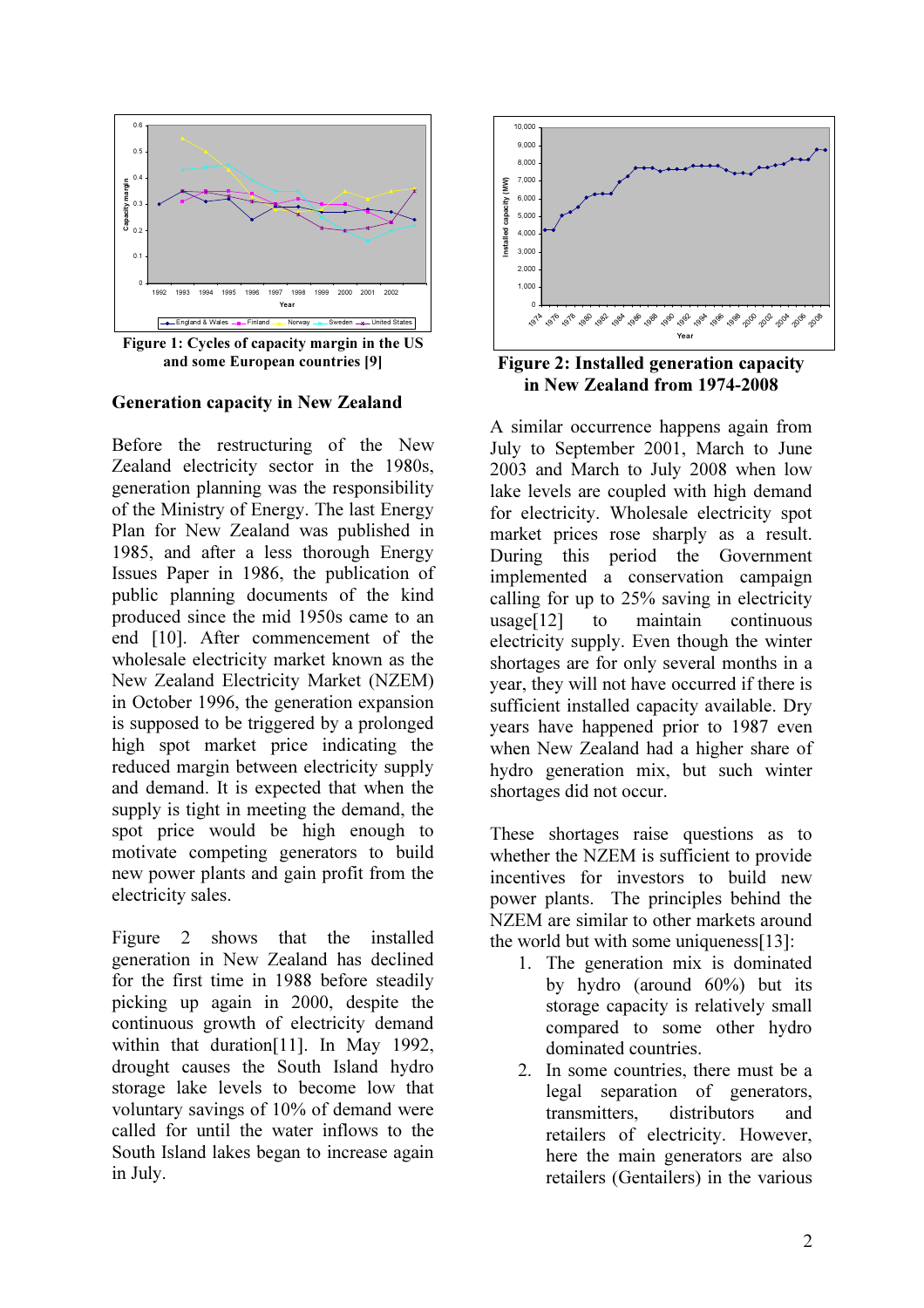distribution areas. This affects the way they bid their wholesale electricity as high spot wholesale prices can harm their retailing arms.

This study studies this electricity generation expansion issue in New Zealand and aims to make projections and investigate whether electricity shortages will happen in the future.

# Research Objectives

In most countries, restructuring has been done based on a huge act of faith. As a consequence, the strategic and regulatory uncertainties are unprecedented. In such a market, there has been no historical evolution and all the participants including the regulatory institutions have very little understanding of how it will operate in the short term and evolve in the future. In the absence of experience and analogies, analysis and learning from models assume a key role[14].

Dyner and Larsen [15] discuss in details how the planning methods in the electricity industry changes with the introduction of competitive power markets. They mention that in a newly regulated utility such as electricity, uncertainty and risk are high and a simulation model would be useful in the planning process. One of the models they identified is business dynamics or system dynamics (SD). SD is a type of behavioural simulation model. It is a descriptive modelling method based on explicit recognition of feedback and time lags [16, 17]. It has been developed by Prof Jay Forrester of the Massachusetts Institute of Technology.

Traditional simulation models have tried to include as much detail as possible to make the model more precise and thereby generate better predictions. SD, on the other hand, has increasingly focused on

understanding the dynamic path into the future. The focus has been on learning: facilitating a better understanding of how the industry (or the system generally) evolves over time, understanding which variables are critical, and where to intervene in the system to create a desirable outcome [18].

Where most traditional simulation models are built by experts, SD models are developed together with the decision makers to provide a platform from which the team can better understand the situation they are facing [17]. Typically, SD models include many "soft" variables, i.e. variables which are not normally captured in traditional simulation models or financial models. Examples of these might be beliefs about how a regulator reacts and beliefs about the behaviour of competitors [8, 19, 20]. The model also does not confine itself to engineering formulae or economic definitions and can combine inputs from multidisciplinary factors in analysing the data and producing results. Where most other methods do not work when there is little available data, SD can still produce results and provide a good understanding of how a regulatory framework or policy plays out [14, 18]. These unique features of SD make it helpful to regulators or policy makers in developing relevant policies or regulations. An SD model can also be useful for countries wishing to embark upon deregulation and help develop the suitable framework and policy.

SD have been used to study different issues in the power industry in some countries such as the United States [5-7, 21-29], United Kingdom [8, 30], Germany [31] and Colombia [32]. An evaluation paper on the system dynamics model for the UK concludes that the model's outcomes indeed occurred in the UK[14].

This study proposes to develop an SD model to study the realistic impacts of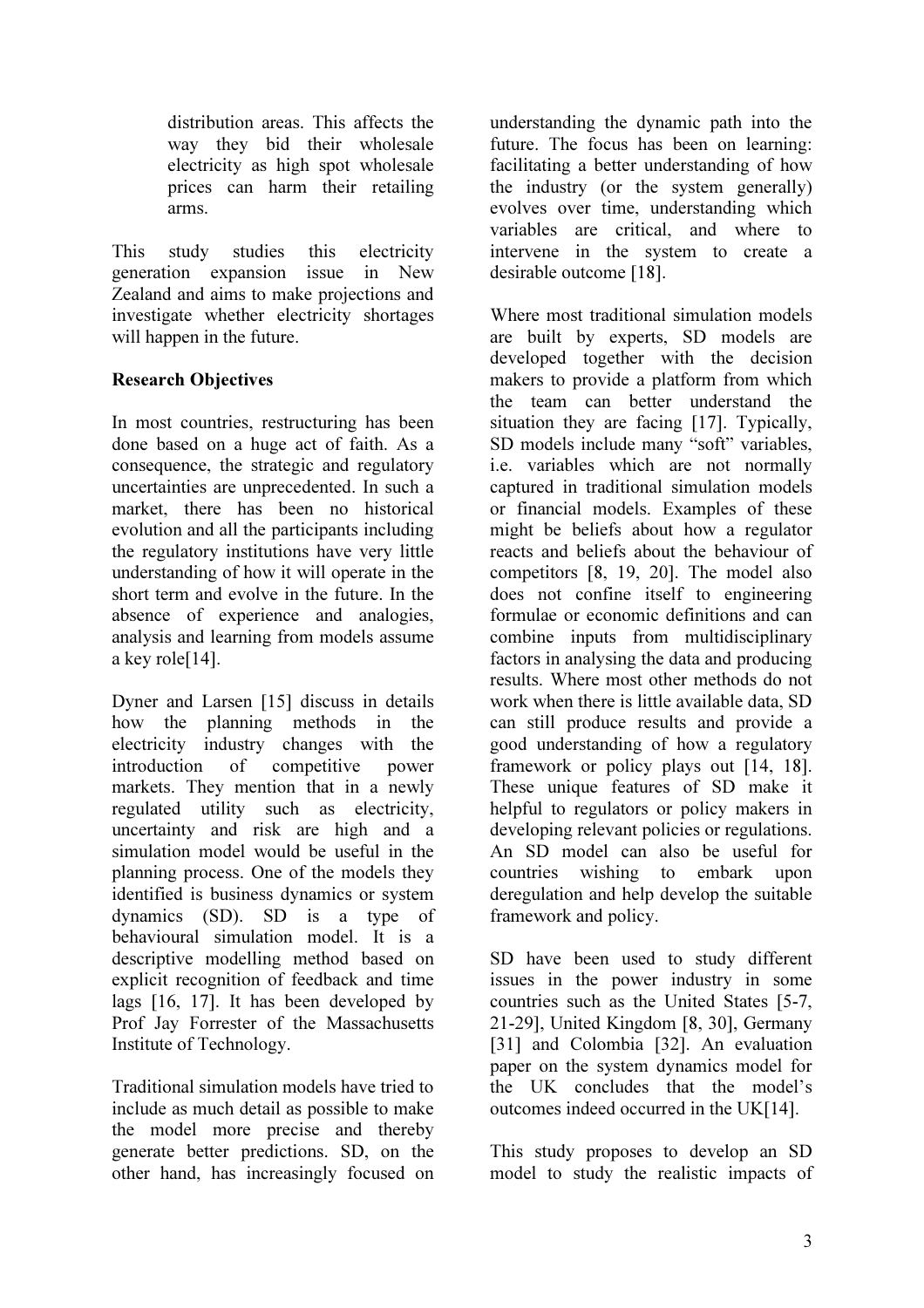restructuring on the installed generation capacity in New Zealand. Different structures, arrangements and competitors' behaviours can be included and studied in the model. From the model, it is hoped that any severe impacts of restructuring onto the generation sector can be avoided by putting relevant policies in place.

## Preliminary Work

With the research objectives in mind, an SD model to study the New Zealand generation expansion is developed using the software program known as Vensim[33]. Some of the questions that the research wishes to address are:

- $\triangleright$  Will the future generation capacity be sufficient to meet the electricity energy demands?
- $\triangleright$  Will there be other electricity energy constraints in future years?

The model begins with modeling the development phases of power plants in New Zealand starting from the planning to the commissioning stage such as that shown in Figure 3. It shows the loop for hydro plants only but similar loops are have also been built for coal, gas, wind, geothermal, cogeneration and proposed new types of plants like wave and pump storage. Each type of plants is given its own development loop to capture their different phase durations. For example, hydro plants can take longer to build whereas coal plants can be more difficult to approve due to public opposition.



Figure 3: Construction loop example for hydro plants

The output of the development phase provides the installed capacity (in MW) for the type of plants concerned. However, it is not possible to have all plants available throughout a year. Therefore the average plants availability factor is included to calculate the available annual energy capacity (in GWh) for each type of plants. The energy capacity is of interest in this model because New Zealand is usually energy constrained rather than peak demand constrained. The average plants availability factor values are deduced from the Electricity Commission's (EC) records of power plants as of May 2008[34].

For hydro, pumped storage and wind power plants, the variable 'weather factor' is included to capture weather variabilities that determine the plant output. This allows the model to include the impact of dry years and calm wind. The phase durations and other model parameters are set as shown in Table 1.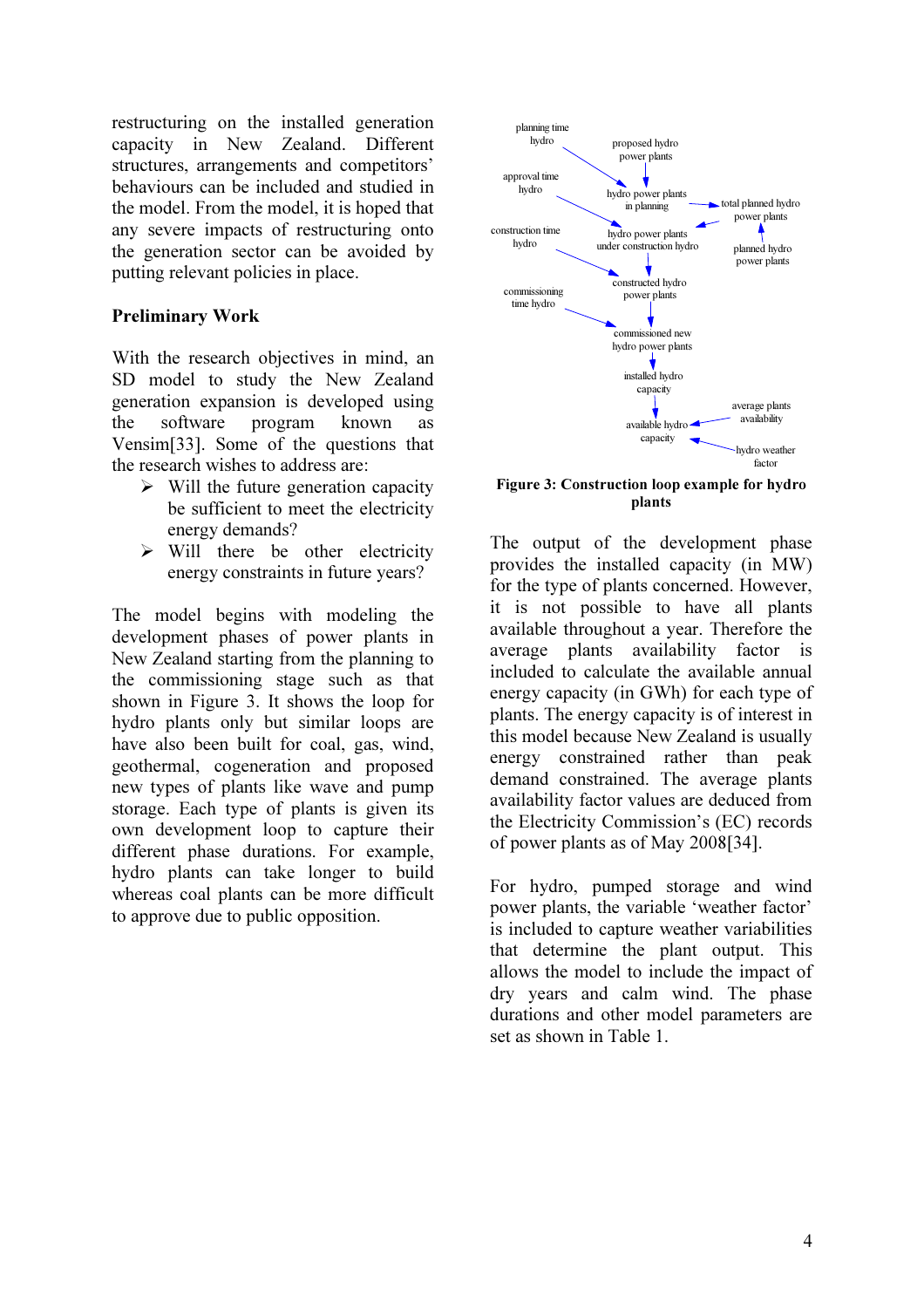| Plant<br>type                                   | Plant<br>lead<br>time<br>(year) | Planning<br>duration<br>(year) |                  | Approval<br>time (year) |           | Construct-<br>ion duration<br>(year) |         | Commission-<br>ing duration<br>(year) |           | Average<br>plant<br>availability<br>factor |                  | Weather<br>factor  |           |
|-------------------------------------------------|---------------------------------|--------------------------------|------------------|-------------------------|-----------|--------------------------------------|---------|---------------------------------------|-----------|--------------------------------------------|------------------|--------------------|-----------|
|                                                 |                                 | Base                           | Range            | Base                    | Range     | Base                                 | Range   | Base                                  | Range     | Base                                       | Range            | Base               | Range     |
| Hydro                                           | $\overline{5}$                  | $\mathbf{1}$                   | $1 - 3$          | 1                       | $0.5 - 2$ | $\overline{3}$                       | $3 - 5$ | 0.25                                  | $0.1 - 1$ | 0.5<br>5                                   | $0.4 -$<br>0.8   | $\mathbf{1}$       | $0.5 - 1$ |
| Coal                                            | $\overline{4}$                  | $\mathbf{1}$                   | $0.5 - 2$        | $\mathbf{1}$            | $0.5 - 2$ | $\overline{2}$                       | $1 - 3$ | 0.25                                  | $0.1 - 1$ | 0.9                                        | $0.85 -$<br>0.95 | N/<br>A            | N/A       |
| Combin-<br>ed cycle<br>gas<br>turbine<br>(CCGT) | $\overline{3}$                  | 0.5                            | $0.5 - 2$        | $\overline{0.5}$        | $0.5 - 2$ | $\overline{2}$                       | $1-3$   | 0.25                                  | $0.1 - 1$ | 0.9                                        | $0.85 -$<br>0.95 | N/<br>A            | N/A       |
| Open<br>Cycle<br>Gas<br>Turbine<br>(OCGT)       | $\overline{2}$                  | 0.5                            | $0.5 - 2$        | 0.5                     | $0.5 - 2$ | $\mathbf{1}$                         | $1 - 3$ | 0.25                                  | $0.1 - 1$ | 0.9                                        | $0.85 -$<br>0.95 | N/<br>A            | N/A       |
| Wind                                            | $\overline{3}$                  | $\mathbf{1}$                   | $1 - 3$          | $\mathbf{1}$            | $0.5 - 2$ | $\mathbf{1}$                         | $1 - 3$ | 0.25                                  | $0.1 - 1$ | 0.3                                        | $0.15 -$<br>0.5  | $\mathbf{1}$       | $0.5 - 1$ |
| Geother-<br>mal                                 | $\overline{3}$                  | $\mathbf{1}$                   | $\overline{1-3}$ | $\overline{1}$          | $0.5 - 2$ | $\mathbf{1}$                         | $1-3$   | 0.25                                  | $0.1 - 1$ | $\overline{0.8}$                           | $0.5 -$<br>0.9   | N/<br>A            | N/A       |
| Cogenera<br>-tion<br>(Cogen)                    | $\overline{3}$                  | $\mathbf{1}$                   | $1 - 3$          | $\mathbf{1}$            | $0.5 - 2$ | $\mathbf{1}$                         | $1 - 2$ | 0.25                                  | $0.1 - 1$ | 0.9                                        | $0.85 -$<br>0.95 | N/<br>A            | N/A       |
| Pumped<br>storage                               | $\overline{7}$                  | $\mathbf{1}$                   | $1 - 3$          | $\overline{2}$          | $1 - 3$   | $\overline{5}$                       | $3 - 7$ | 0.25                                  | $0.1 - 1$ | $\overline{0.8}$                           | $0.7 -$<br>0.9   | $\overline{1}$     | $0.5 - 1$ |
| Wave                                            | $\overline{5}$                  | 1.5                            | $1 - 3$          | 1.5                     | $1 - 3$   | $\overline{2}$                       | $1 - 3$ | 0.25                                  | $0.1 - 1$ | 0.8                                        | $0.7 -$<br>0.9   | N/<br>$\mathbf{A}$ | N/A       |

Table 1: Model parameters for the development loop for each type of plants

The base values are the typical values that are used for simulations whereas the range shows how the parameters and durations are varied to study the impacts of different possible factors.

An important development phase is the approval phase which involves the Resource Management Act that determines whether the power plants get built or not. This phase may also incur additional delays and costs to the project which can deter the willingness of the investors to continue with the project. If the project is not pursued, then the project does not proceed to the next construction phase in the loop. The power plants development schedules are done in accordance with the 2008 Statement of Opportunities[35], (SOO2008), prepared by the EC. At this stage of the research, it is assumed that all

of the plants proposed by the EC will proceed into construction and commissioning.

The outputs of the development phases are then summed to provide the annual available generation capacity in New Zealand, as shown in Figure 4. The outputs from the development loops are shown as shadow variables in the software. The total available generation capacity in the model also includes the plants which are scheduled to be decommissioned and demand side response, as included in the SOO2008.

The simulation is run from 2008 to 2036, similar duration as the models in SOO2008. To study whether the available generation capacity is sufficient to meet the forecasted demand, the energy capacity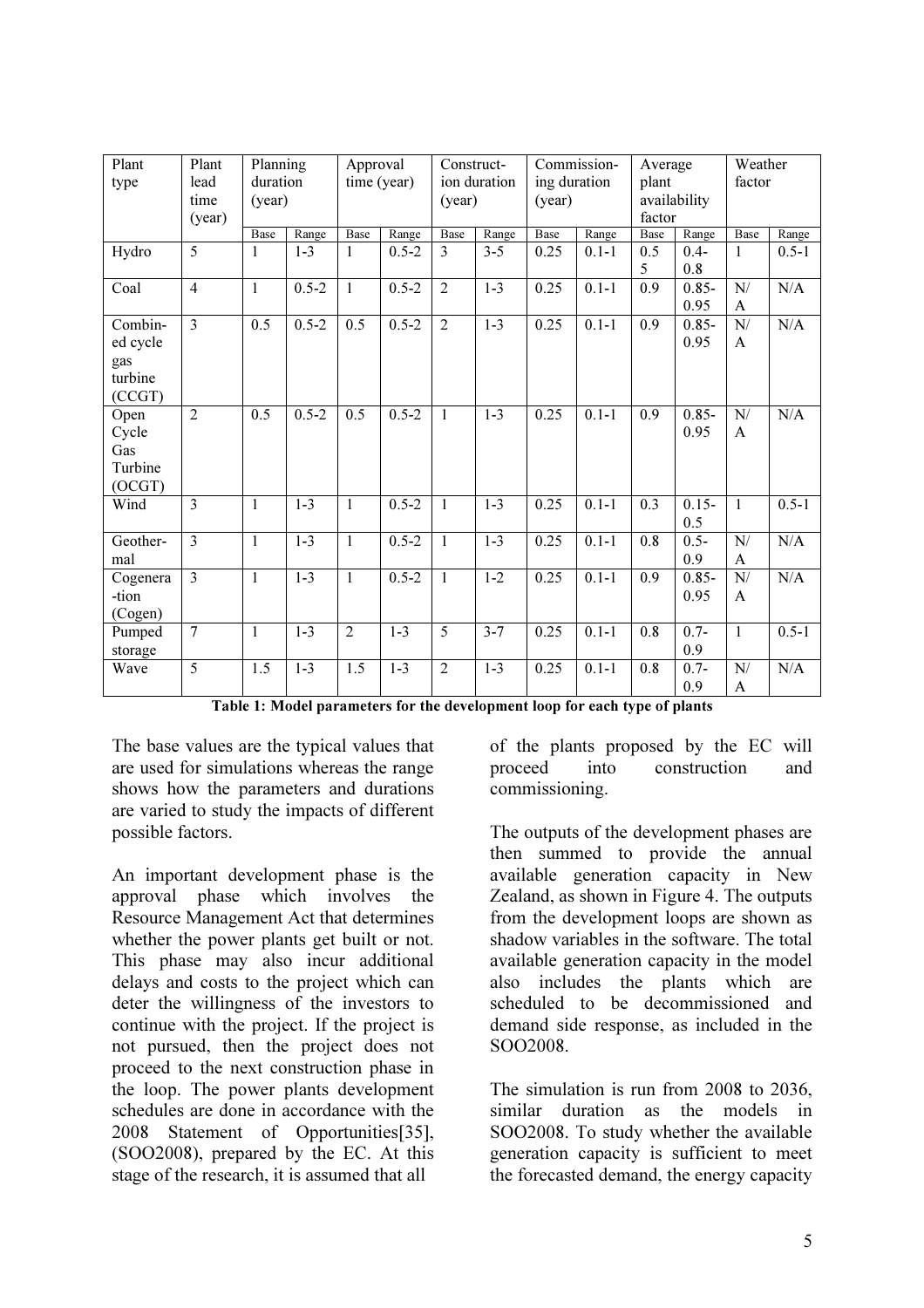margin, ECM, is calculated. It is defined as the ratio of available energy surplus over the demand:

Energy capacity margin, ECM = (Available generation capacity – electricity energy demand) Electricity energy demand

A positive margin means that the available capacity is sufficient to meet the projected demand. The factors included in the model that can affect the energy capacity margin values are:

- Demand consumption
- Delays in developing new generation capacities
- Plants availability factors
- Weather factors



Figure 4: The outputs in the New Zealand generation expansion model

The SOO2008 has outlined five different future scenarios and developed the corresponding power plant schedules. This study explores each scenario and uses each schedule to test whether the resulting available capacity will meet their forecasted demands. The ECM is observed to see whether any serious shortage will occur in New Zealand. A summary of the preliminary simulations results under the Sustainable Path scenario is included here. The Sustainable Path scenario is defined as: "New Zealand embarks on a path of sustainable electricity development and sector emissions reduction. Major existing thermal power stations close down and are replaced by renewable generation, including hydro, wind and geothermal backed by thermal peakers for security of supply. Electric vehicle uptake is relatively rapid after 2020. New energy sources are brought on stream in the late 2020s and 2030s, including biomass, marine, and carbon capture and storage (CCS). Demand-side response helps to manage peak demand"[35].

For the SOO2008, the EC has forecasted the national energy demand projections from 2007 till 2036. From the forecast, high and low demand projections are obtained using an 80% confidence limit. Figure 5 shows the simulated ECM under the different load projections using the base values of the model parameters. In all cases, it is observed that the energy capacity margins remain positive for all demand projections. There is also a possibility of over-investments from 2024 onwards. The ECMs are highest when the demand is lowest.



Figure 5: The ECM under different demand projections

To study some worst case scenarios for different factors, the high demand projection is used in the following analyses. Figure 6 shows the impact of development delays on the ECM. The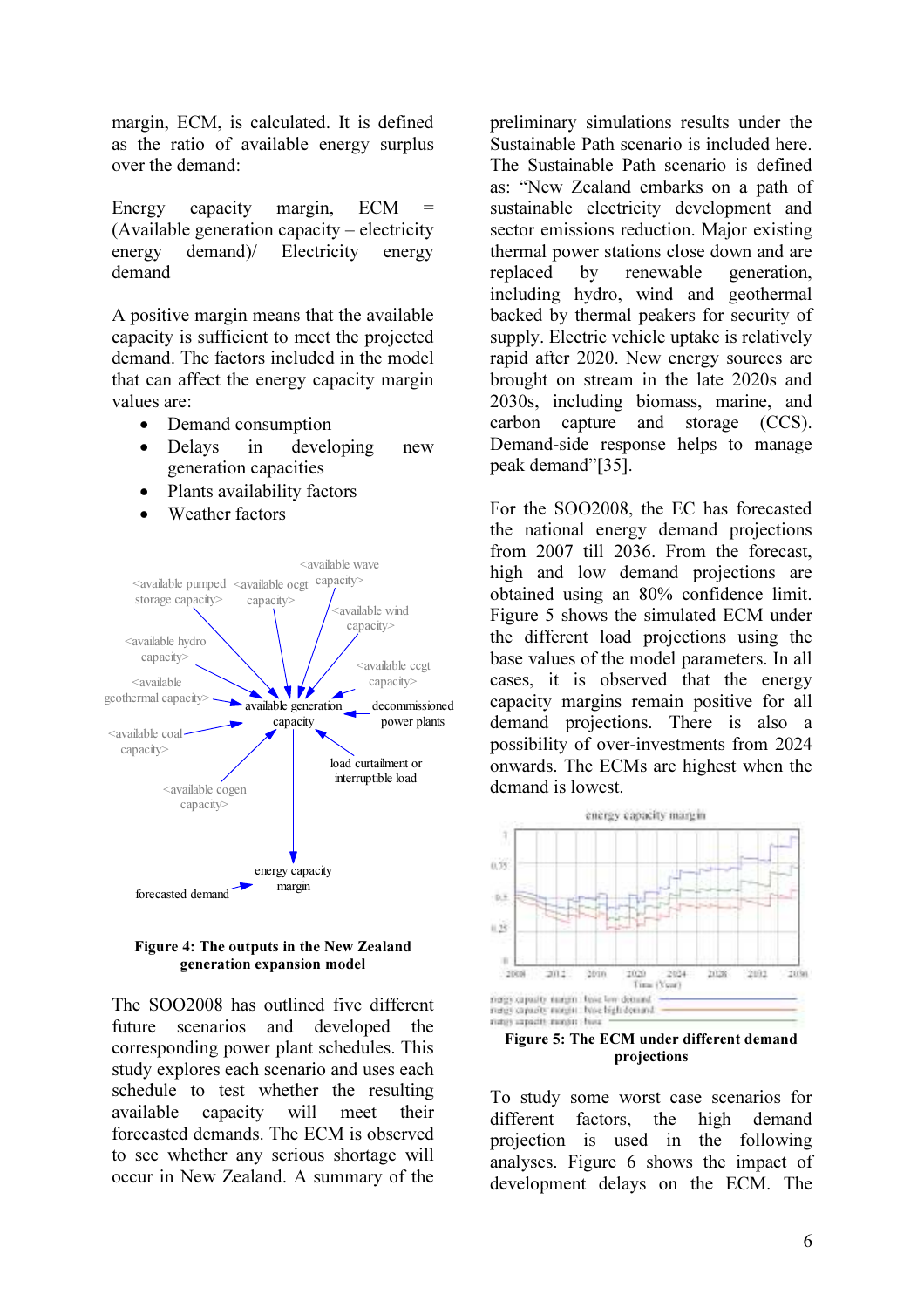delays cause the power plants to become available later and hence lowering the energy capacity margins in the early years of simulation. However, the ECM still remains positive indicating no serious shortage is expected in the given situation.



Figure 6: The impact of development delays on the ECM

Figure 7 shows the impact of low plants availability on the ECM. The ECM drops to low and negative values from year 2016 to 2027, indicating potential shortages within those years .



Figure 7: The impact of low plant availability on the ECM

Figure 8 shows the impact of worst weather conditions on the ECM, resulting in some negative ECM values from 2012 to 2028. This indicates that weather conditions may cause shortages within those years.



These preliminary results show that the basic model is working as theory suggests. To provide a more realistic forecast for the generation expansion, the next stage of this research includes the NZEM operations in triggering the investments suggested by the SOO2008. Figure 9 shows how the market structure can be incorporated in the model by introducing a loop in the previous model structure shown in Figure 4.



Figure 9: The incorporation of the market structure in the model

This incorporation demonstrates the unique ability of an SD model in analysing the dynamic interaction between the generation capacity and demand with the spot market price. The price then influences the decision on whether a new generation capacity is required. Once a new capacity comes on line, the spot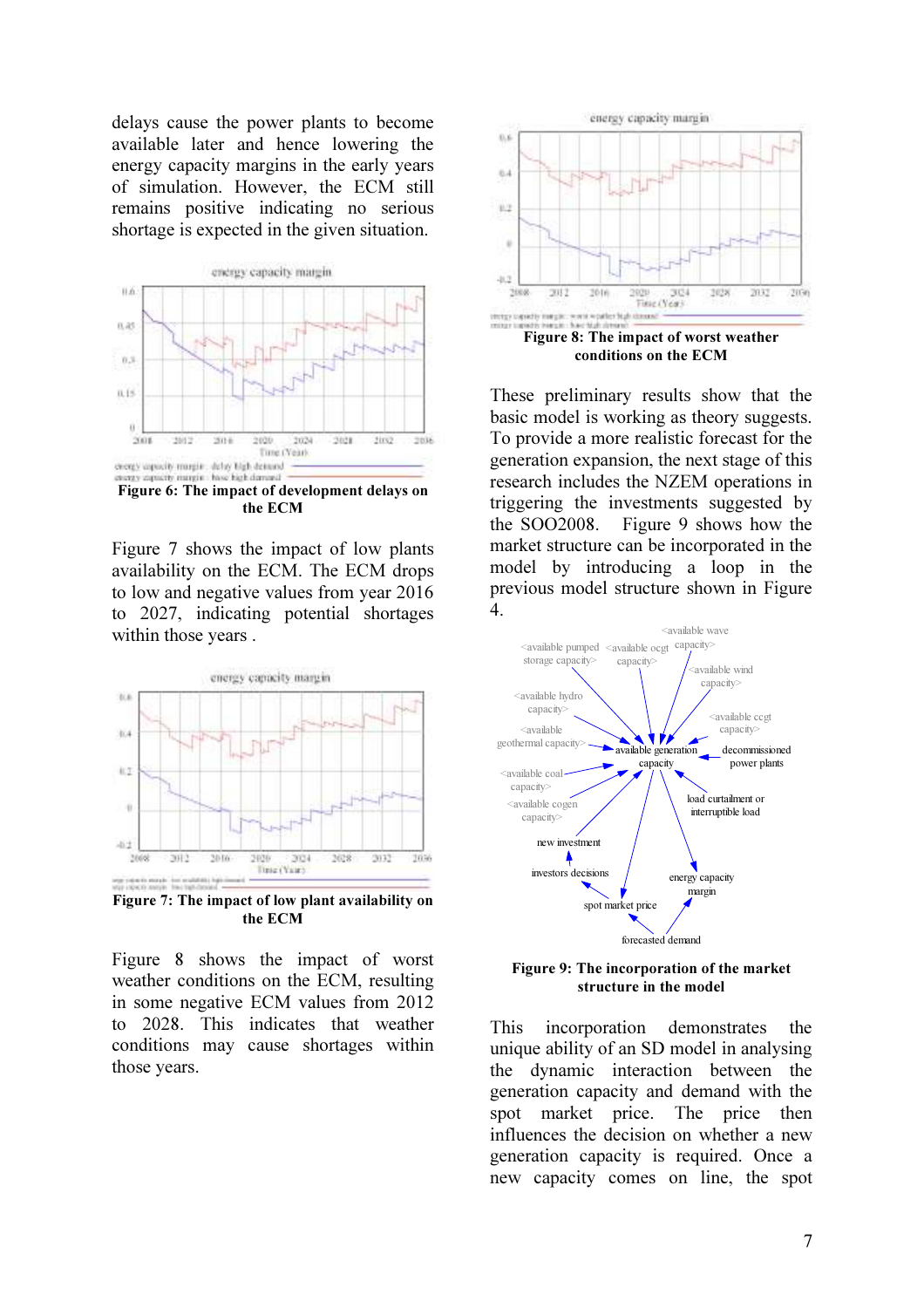market price will then be affected and this will influence the investment decision of other new generation investments.

Investors will only proceed with the development of new power plants when they deem the investments to be profitable. Different competitors' behaviours will be taken into account, including the natural hedge behaviours by gentailers and how they decide in starting a new generation investment. Some projects may also face delays in approval, causing investors to cancel if the market conditions change within the approval duration. Hence, not all suggested projects will proceed onto construction.

Once the market structure is incorporated, all five scenarios listed in SOO2008 will be simulated under different model parameters to investigate any possible shortages. It will also be observed whether a boom occurs where there are overinvestments in building new generation capacity.

## Conclusion

The electricity market approach that replaced conventional central planning for generation expansion has introduced several uncertainties in terms of providing the correct stimulus for new investments. Boom and bust cycles have been observed in other countries around the world which have adopted the approach. The development of an SD model for New Zealand will provide the ability to check whether a similar occurrence happens here. Energy shortages can also be forecasted and preventive measures can then be taken.

# References

1. Lai, L.L., Power system restructuring and deregulation : trading, performance and information technology. 2001,

Chichester, England ; New York: John Wiley. xxix, 468 p.

- 2. Bidwell, M. and A. Henney, Will the New Electricity Trading Arrangements Ensure Generation Adequacy? The Electricity Journal, 2004. 17(7): p. 15-38.
- 3. Keller, K. and J. Wild, Long-term investment in electricity: a tradeoff between co-ordination and competition? Utilities Policy, 2004. 12(4): p. 243-251.
- 4. Neuhoff, K. and L. De Vries, Insufficient incentives for investment in electricity generations. Utilities Policy, 2004. 12(4): p. 253-267.
- 5. Ford, A., Cycles in competitive electricity markets: a simulation study of the western United States. Energy Policy, 1999. 27(11): p. 637-658.
- 6. Ford, A., *Waiting for the boom:* :  $a$ simulation study of power plant construction in California. Energy Policy, 2001. 29(11): p. 847-869.
- 7. Kadoya, T., et al., Utilizing System Dynamics Modeling to Examine Impact of Deregulation on Generation Capacity Growth. Proceedings of the IEEE, 2005. 93(11): p. 2060-2069.
- 8. Bunn, D.W. and E.R. Larsen, Sensitivity of reserve margin to factors influencing investment behaviour in the electricity market of England and Wales. Energy Policy, 1992. 20(5): p. 420-429.
- 9. Lévêque, F., Competitive electricity markets and sustainability. 2006, Cheltenham, UK: Edward Elgar. xv, 302 p.
- 10. Mohamed, Z., Forecasting Electricity Consumption: A Comparison of Growth Curves, Econometric and ARIMA Models for Selected Countries and World Regions, in Electrical and Electronic Engineering. 2004,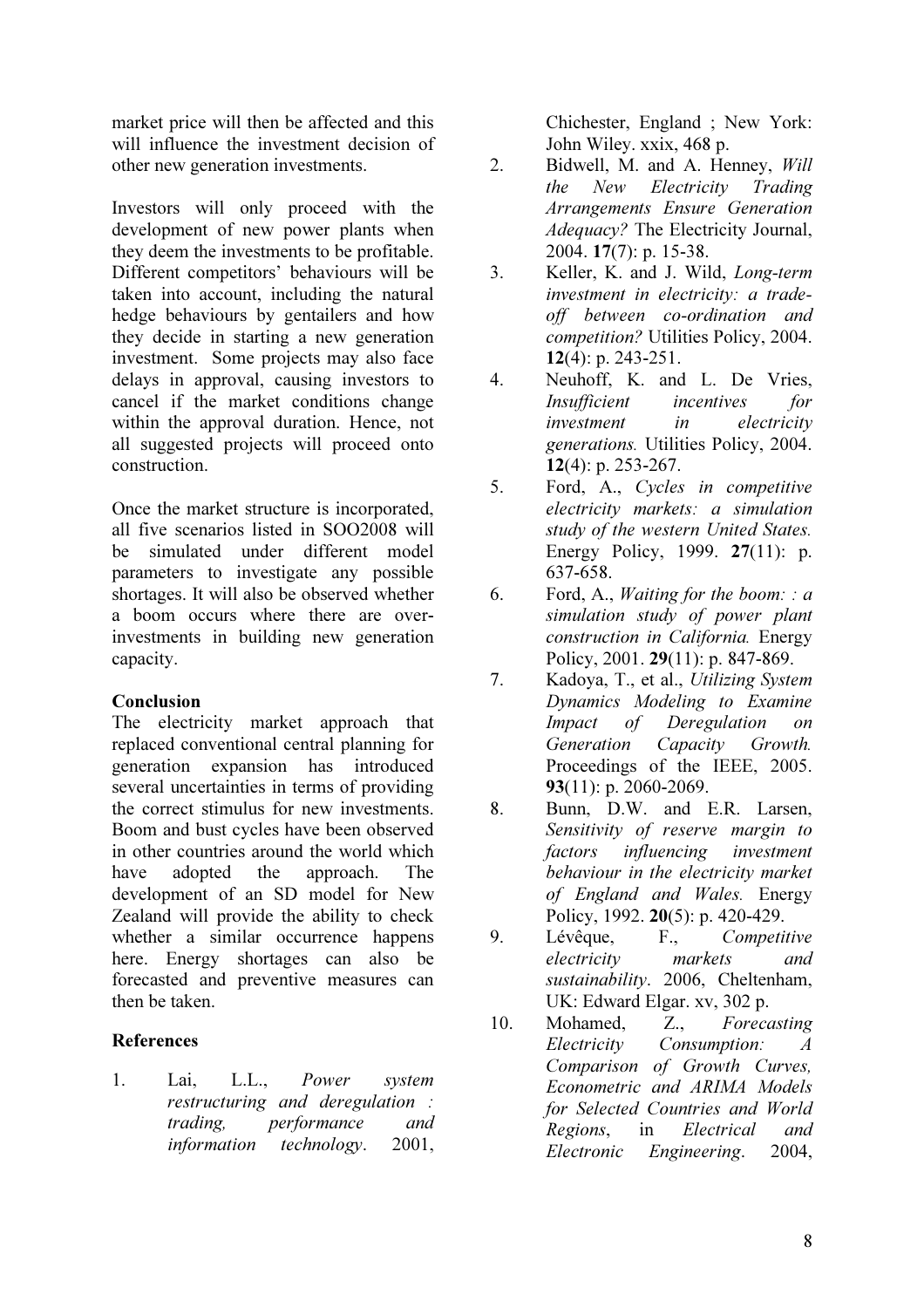University of Canterbury: Christchurch. p. 375.

- 11. Ministry of Economic Development New Zealand, New Zealand Energy Data File 2009. 2009.
- 12. Electricity Group ( Energy & Communications Branch), Chronology of New Zealand Electricity Reform, Ministry of Economic Development New Zealand, Editor. 2009.
- 13. Genesis Energy, Electricity Trading in the New Zealand Electricity Market. 2010.
- 14. Larsen, E.R. and D.W. Bunn, Deregulation in Electricity: Understanding Strategic and Regulatory Risk. The Journal of the Operational Research Society, 1999. 50(4): p. 337-344.
- 15. Dyner, I. and E.R. Larsen, From planning to strategy in the electricity industry. Energy Policy, 2001. 29(13): p. 1145-1154.
- 16. Forrester, J.W., Industrial dynamics. 1961. [Cambridge, Mass.]: M.I.T. Press. 464 p.
- 17. Sterman, J., Business dynamics : systems thinking and modeling for a complex world. 2000, Boston: Irwin/McGraw-Hill. xxvi, 982 p.
- 18. Lomi, A. and E. Larsen, Learning without experience: strategic implications of deregulation and competition in the electricity industry. European Management Journal, 1999. 17(2): p. 151-163.
- 19. Bunn, D.W., I. Dyner, and E.R. Larsen, Modelling latent market power across gas and electricity markets. System Dynamics Review, 1997. 13(4): p. 271-288.
- 20. Dyner, I., Energy Modelling Platforms for Policy and Strategy Support. The Journal of the Operational Research Society, 2000. 51(2): p. 136-144.
- 21. Ford, A. and A. Youngblood, Simulating the spiral of

impossibility in the electric utility industry. Energy Policy, 1983. 11(1): p. 19-38.

- 22. Ford, A., K. Vogstad, and H. Flynn, Simulating price patterns for tradable green certificates to promote electricity generation from wind. Energy Policy, 2007. **35**(1): p. 91-111.
- 23. Ford, A. and J. Geinzer, Adding uncertainty to least-cost planning : A case study of efficiency standards in the Northwest. Energy Policy, 1990. 18(4): p. 331-339.
- 24. Ford, A., M. Bull, and R.F. Naill, Bonneville's conservation policy analysis models. Energy Policy, 1987. 15(2): p. 109-124.
- 25. Ford, A. and M. Bull, Using system dynamics for conservation policy analysis in the Pacific Northwest. System Dynamics Review, 1989.  $5(1)$ : p. 1-16.
- 26. Ford, A., Simulation scenarios for rapid reduction in carbon dioxide emissions in the western electricity system. Energy Policy, 2008. 36(1): p. 443-455.
- 27. Ford, A., System Dynamics and the Electric Power Industry. System Dynamics Review, 1997. 13(1): p. 57-85.
- 28. Ford, A., The impacts of large scale use of electric vehicles in southern California. Energy and Buildings, 1995. 22(3): p. 207-218.
- 29. Ford, A., Electric vehicles and the electric utility company. Energy Policy, 1994. 22(7): p. 555-570.
- 30. Gary, S. and E.R. Larsen, Improving firm performance in out-of-equilibrium, deregulated markets using feedback simulation models. Energy Policy, 2000.  $28(12)$ : p. 845-855.
- 31. Jaeger, T., S. Schmidt, and U. Karl. A system dynamics model for the German electricity market - model development and application. in The 27th International Conference